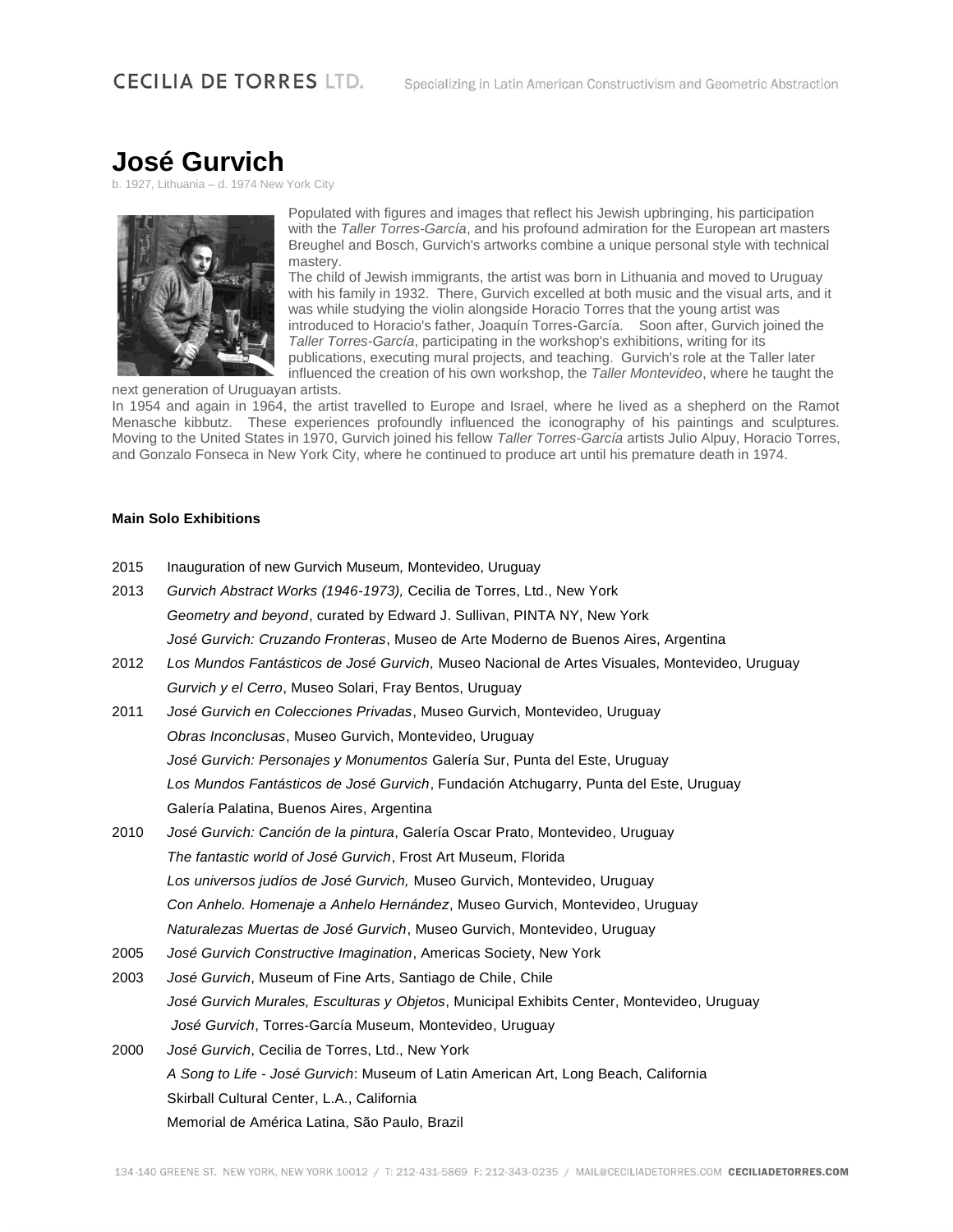Museo J.L. Cuevas, México D.F.

*José Gurvich*, Galería Palatina, Buenos Aires, Argentina

- 1999 *José Gurvich – Dibujos*: Centro Cultural Borges, Buenos Aires, Argentina Fundación Buquebus, Montevideo, Uruguay
- 1997 Museo de Bellas Artes, Montevideo, Uruguay
- 1995 *José Gurvich, Un canto a la vida*, Galería de la Matriz, Punta del Este, Uruguay
- 1994 *José Gurvich - Homage*, Cecilia de Torres, Ltd., New York
- 1987 Galería Sur, Punta del Este, Uruguay
- 1985 *José Gurvich Homage Retrospective*, Haifa University, Israel
- 1972 Lerner-Misrachi Gallery, New York
- 1970 Negev en Bersheva Museum, Israel Couturier Gallery, Stanford, Connecticut Katz-Idan Gallery, Tel-Aviv, Israel
- 1967 Comisión Nacional de Bellas Artes, Montevideo, Uruguay
- 1960 Galería Americana, Montevideo, Uruguay
- 1959 Amigos del Arte, Montevideo, Uruguay
- 1958 Galería Arte Bella, Montevideo, Uruguay
- 1956 Katz-Idan Gallery, Tel-Aviv, Israel
- 1955 Galería San Marco, Rome, Italy

#### **Group exhibitions**

- 2015 *The South was Their North: Artists of the Torres-García Workshop*, Cecilia de Torres, Ltd., New York *Face to Face*, Cecilia de Torres, Ltd., New York
- 2013 *Mujeres vistas X Mujeres X Gurvich*, Museo Gurvich, Montevideo, Uruguay
- 2012 *Mañana, Levántese azul! José Gurvich: una paideia desvelada*, Museo Gurvich, Montevideo, Uruguay
- 2011 *Norte en el Sur, el legado de Joaquin Torres-García*, Universidad Nacional de Tres de Febrero, Buenos

### Aires,

#### Argentina

*Homenaje a Totó Gurvich*, Museo Gurvich, Montevideo, Uruguay

- 2009 *North Looks South: Building a Latin American Art Collection*, Museum of Fine Arts Houston, Texas *Constructivism in Relief: Taller Torres García*, Sicardi Gallery, Houston, Texas
- 2008 *Forma, Línea, Gesto, Escritura: Aspectos del dibujo en América del Sur,* MuVIM, Valencia, Spain
- 2007 *Murales TTG*, Museo Gurvich, Montevideo, Uruguay
- 2006 *Line-Plane-Volume/Sculpture: 1940-2006*, Cecilia de Torres, Ltd., New York
- 2005 *Works On & Of Paper*, Cecilia de Torres, Ltd., New York
- 2002 *Modernism in Montevideo and Buenos Aires*, Sicardi Gallery, Houston, Texas
- 2001 *The School of the South: Taller Torres-Garcia*, Sicardi Gallery, Houston, Texas *Entremundos: Jewish Artists of Latin America*, Singer Gallery, Mizel Center, Denver, Colorado
- 2000 *Latin American Still Life: Reflections of Time and Space*, El Museo del Barrio, New York
- 1999 *Claves del Arte Latinoamericano, Colección Constantini*, La Caixa Foundation, Madrid, Spain *Latin American Still Life: Reflections of Time and Space*, Katonah Museum, New York